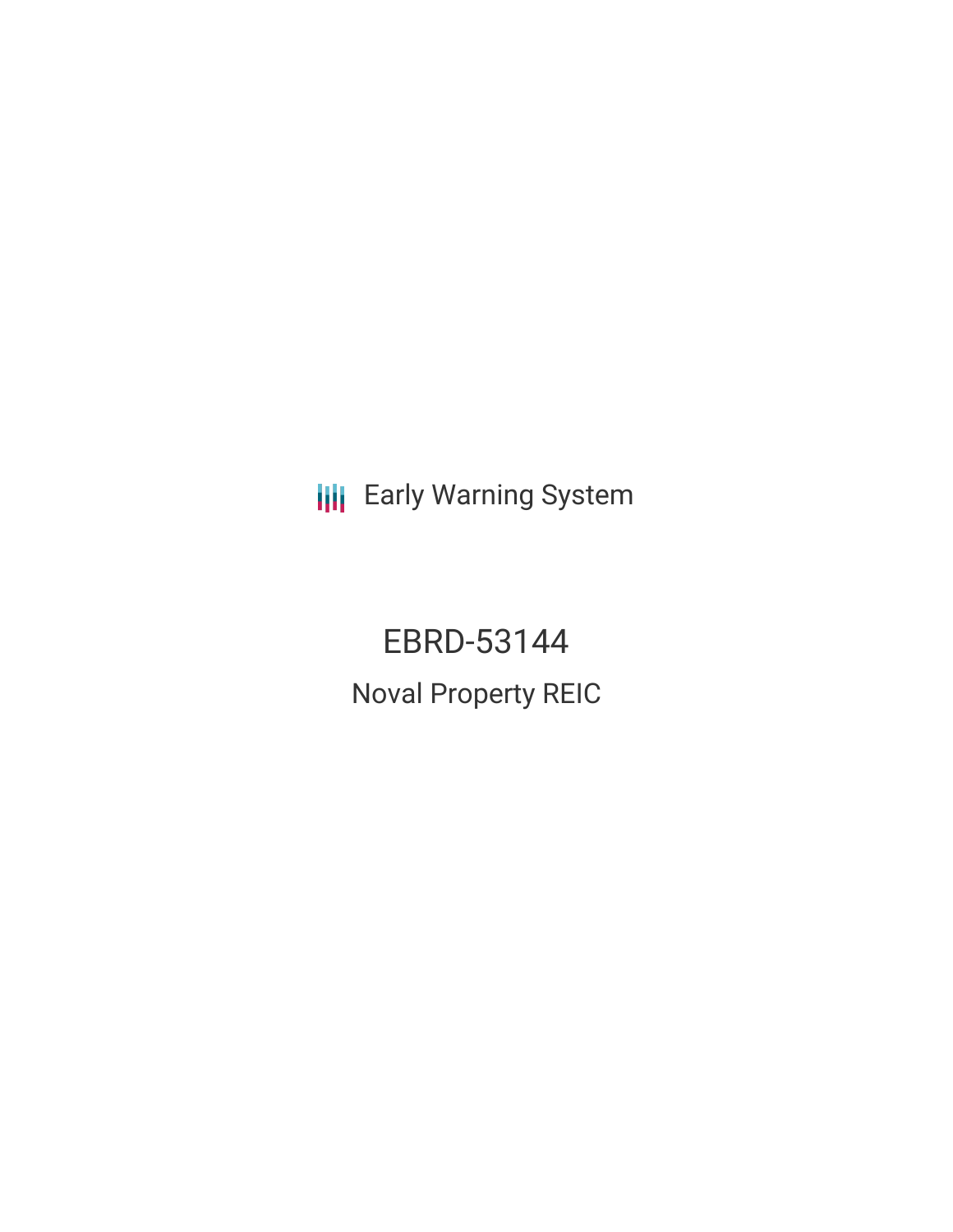

# **Quick Facts**

| <b>Countries</b>               | Greece                                                  |  |  |  |  |
|--------------------------------|---------------------------------------------------------|--|--|--|--|
| <b>Financial Institutions</b>  | European Bank for Reconstruction and Development (EBRD) |  |  |  |  |
| <b>Status</b>                  | Approved                                                |  |  |  |  |
| <b>Bank Risk Rating</b>        | B                                                       |  |  |  |  |
| <b>Voting Date</b>             | 2021-11-16                                              |  |  |  |  |
| <b>Borrower</b>                | Noval Property REIC                                     |  |  |  |  |
| <b>Sectors</b>                 | Construction                                            |  |  |  |  |
| <b>Investment Type(s)</b>      | Loan                                                    |  |  |  |  |
| <b>Investment Amount (USD)</b> | $$13.39$ million                                        |  |  |  |  |
| <b>Project Cost (USD)</b>      | \$133.95 million                                        |  |  |  |  |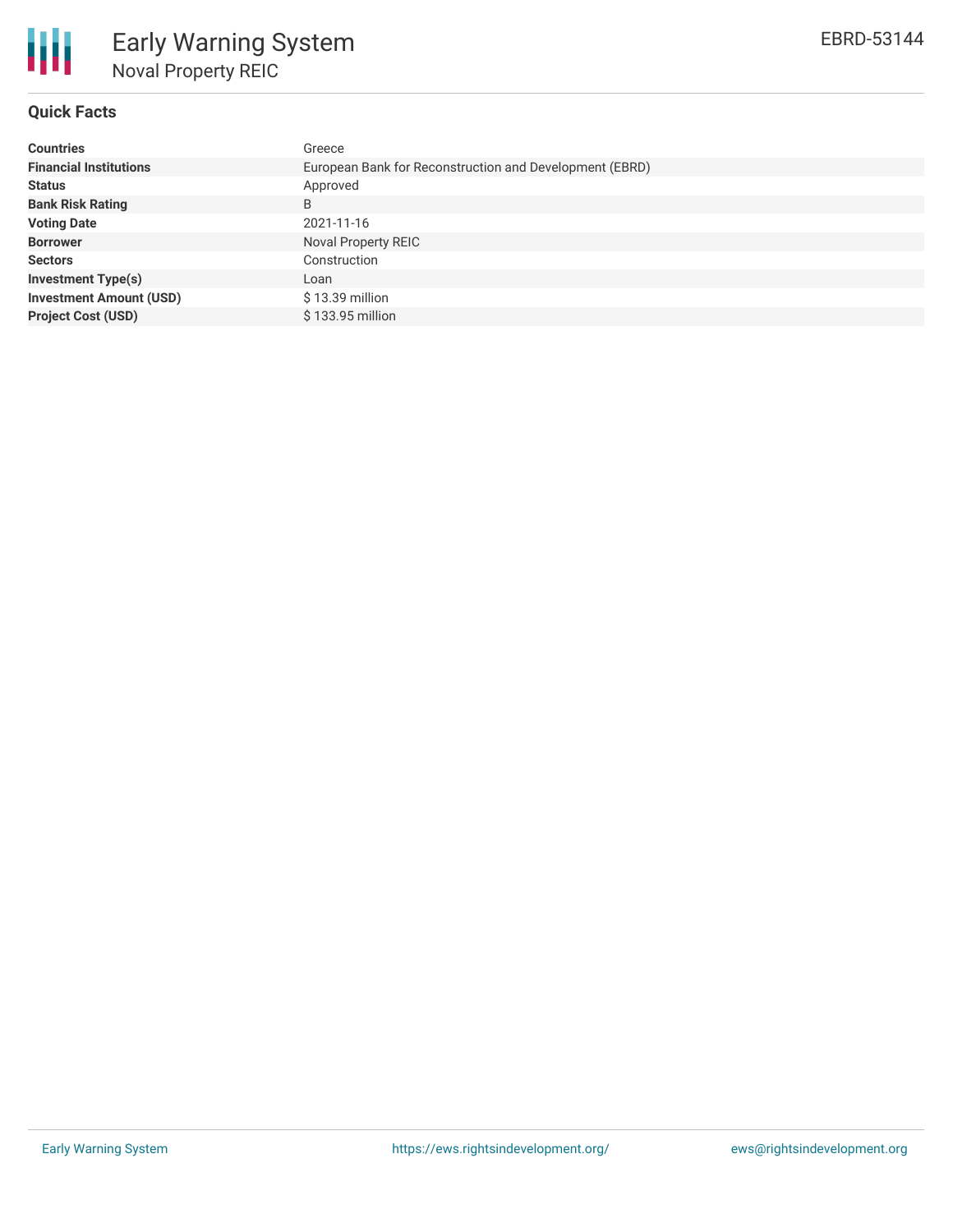

# **Project Description**

According to the website, EBRD invested EUR 12 million in a debut 7-year EUR 120 million Green Bond issued by Noval Property REIC. The Green Bond is listed on the Athens Stock Exchange and aligned with the International Capital Market Association's (ICMA) Green Bond Principles (GBP). As part of the project, Noval Property has committed to invest the EBRD's proceeds in financing green-certified assets, achieving at least LEED "Gold" or BREEAM "Very Good" certification. Noval Property, the second-largest real estate investment company in Greece in terms of assets, maintains a current portfolio of 43 commercial properties valued at EUR 390 million. The Company's investment property portfolio is well diversified across asset classes (retail: 37%; offices: 31%; hospitality 9%; industrial complexes 3%, and other asset types 19% of GAV as of 30 June 2021) covering a total gross leasable area of ca. 318,000 sqm.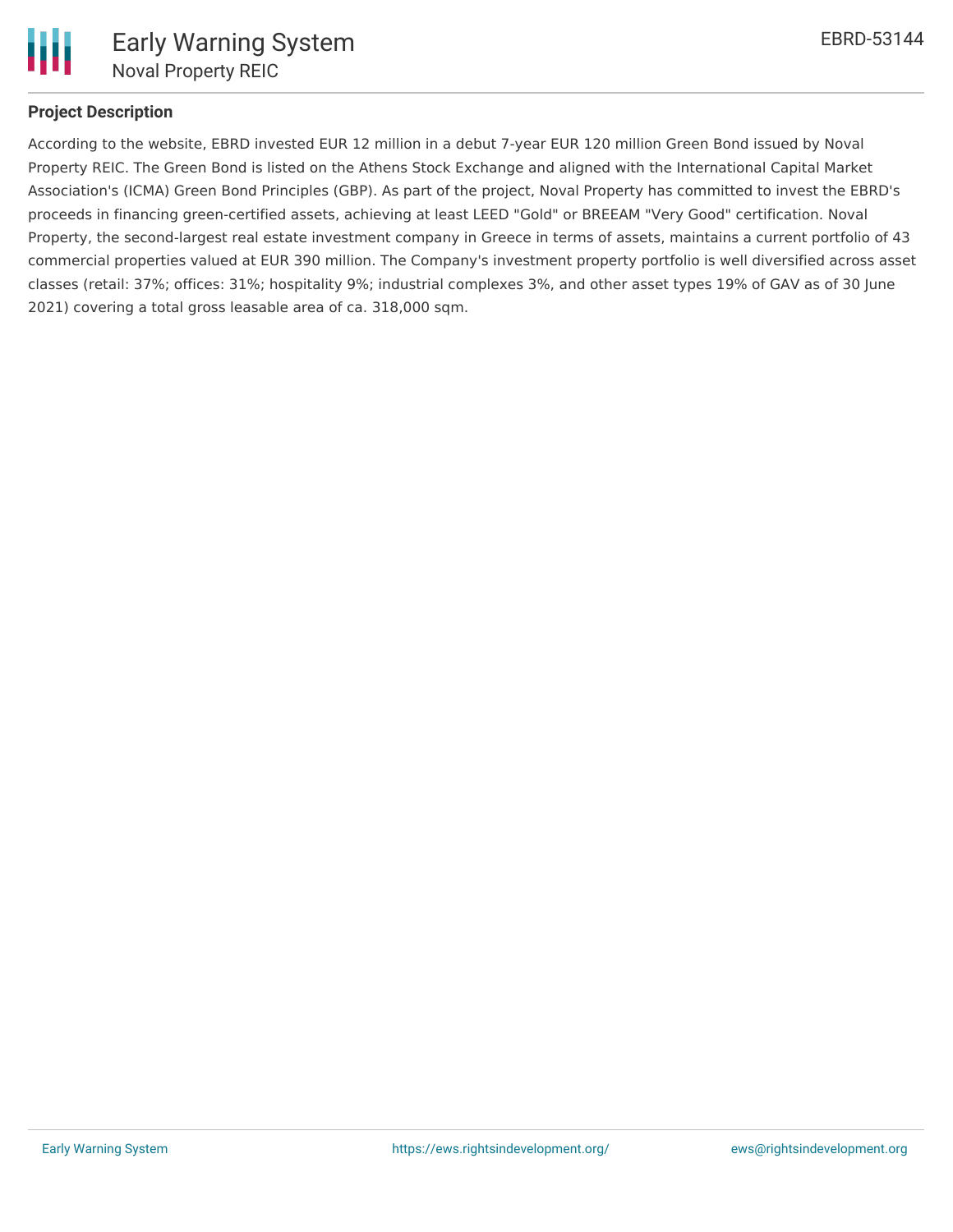

#### **Investment Description**

European Bank for Reconstruction and Development (EBRD)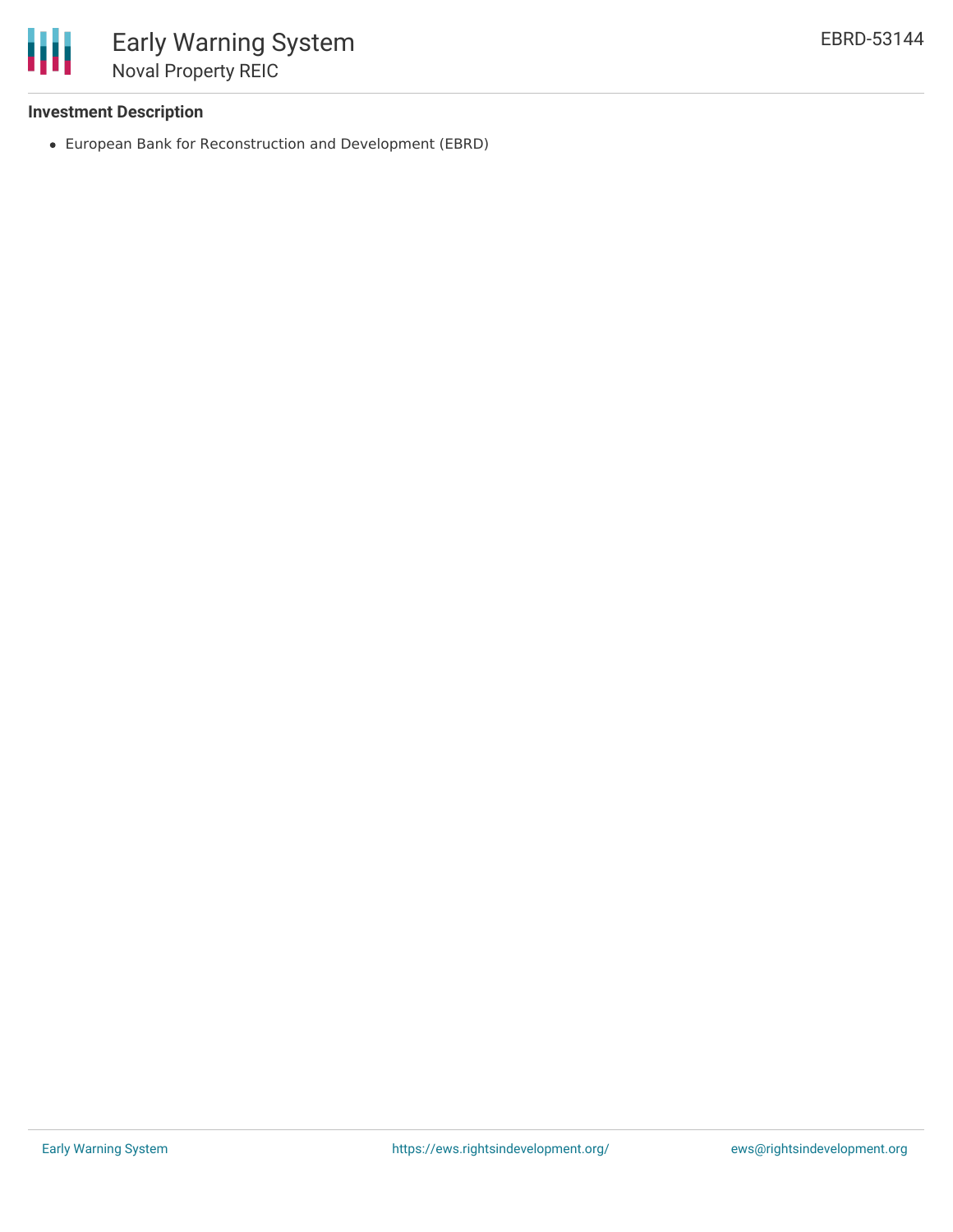

| <b>Private Actor 1</b> | <b>Private Actor</b><br>Role | <b>Private Actor</b><br>Sector | <b>Relation</b>          | <b>Private Actor 2</b> | <b>Private Actor</b><br>2 Role | <b>Private Actor</b><br>2 Sector |
|------------------------|------------------------------|--------------------------------|--------------------------|------------------------|--------------------------------|----------------------------------|
| -                      |                              | $\sim$                         | $\overline{\phantom{a}}$ | Noval Property REIC    | Client                         | $\overline{\phantom{a}}$         |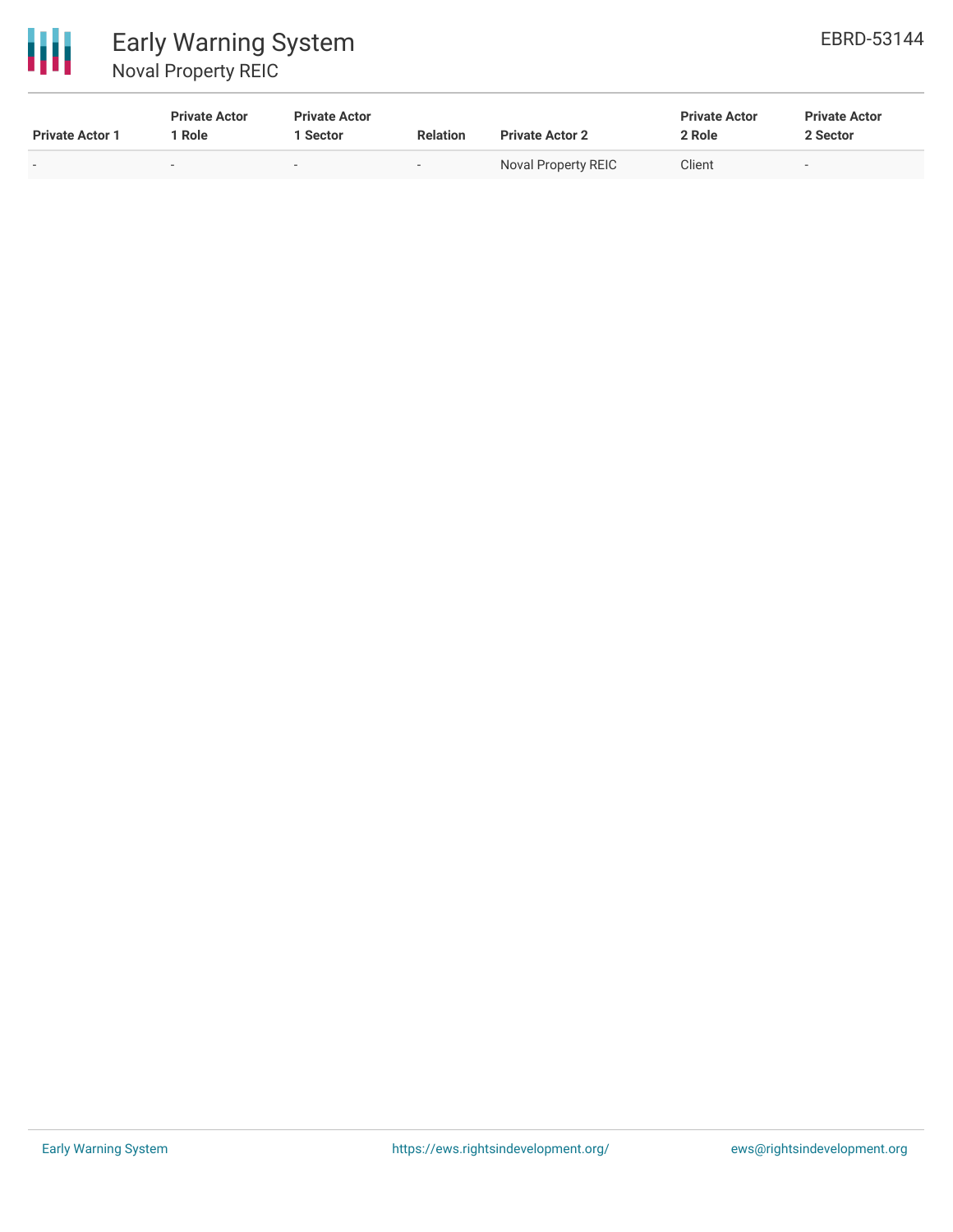

### **Contact Information**

COMPANY CONTACT INFORMATION

Mr. Panagiotis Kapetanakos, CEOpkapetanakos@noval-property.com+30 216 8608090https://noval-property.com/NOVAL PROPERTY REIC Olympioniki Tsiklitira 41 Marousi 151 25 Greece

ACCESS TO INFORMATION

You can request information by emailing: accessinfo@ebrd.com or by using this electronic form: https://www.ebrd.com/eform/information-request

#### ACCOUNTABILITY MECHANISM OF EBRD

The Project Complaint Mechanism (PCM) is the independent complaint mechanism and fact-finding body for people who have been or are likely to be adversely affected by an European Bank for Reconstruction and Development (EBRD)-financed project. If you submit a complaint to the PCM, it may assess compliance with EBRD's own policies and procedures to prevent harm to the environment or communities or it may assist you in resolving the problem that led to the complaint through a dialogue with those implementing the project. Additionally, the PCM has the authority to recommend a project be suspended in the event that harm is imminent.

You can contact the PCM at: pcm@ebrd.com or you can submit a complaint online using an online form at: http://www.ebrd.com/eform/pcm/complaint\_form?language=en

You can learn more about the PCM and how to file a complaint at: http://www.ebrd.com/work-with-us/project-finance/projectcomplaint-mechanism.html